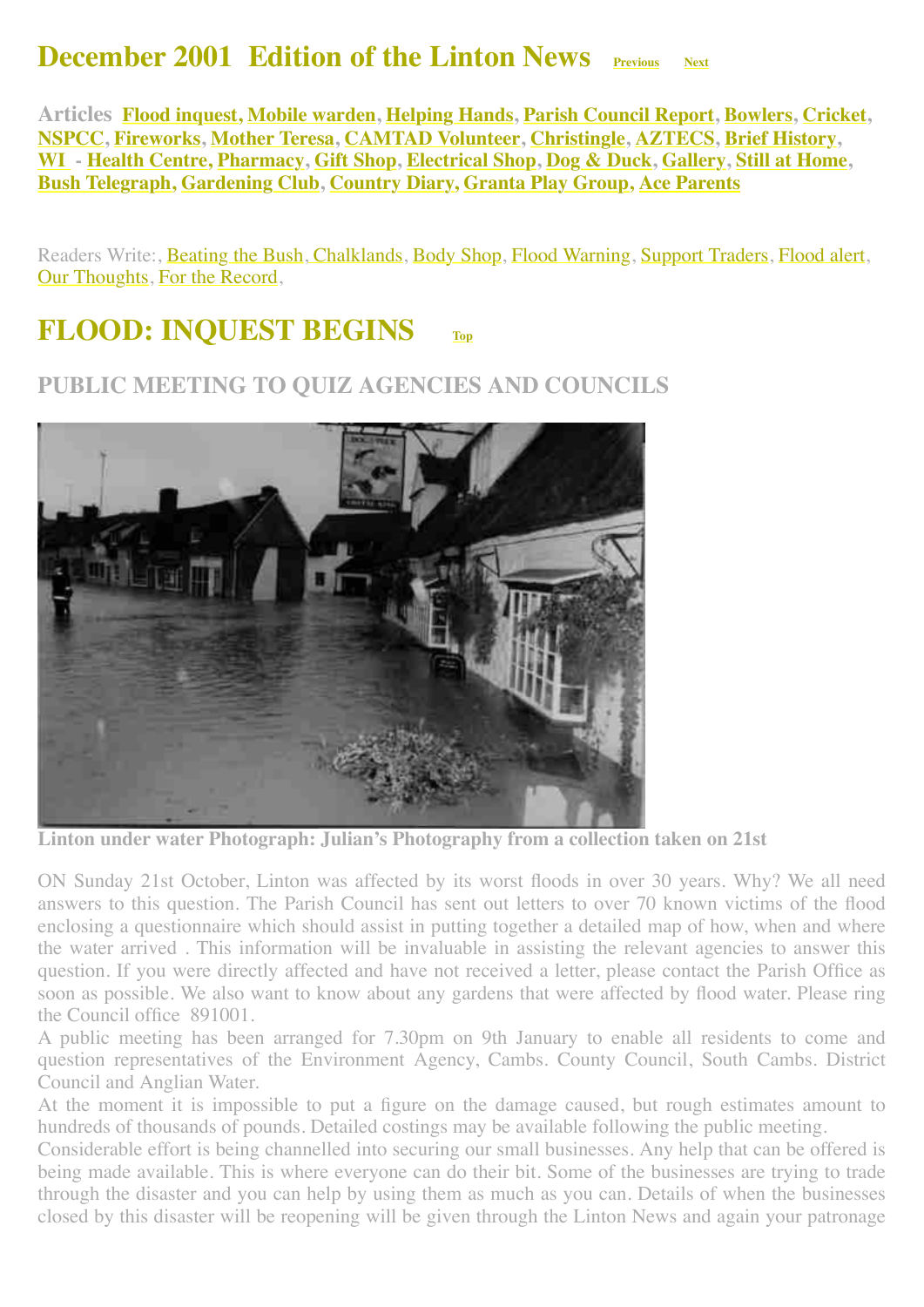# **'EXTREME INCIDENT' WAS NO SACRIFICE [Top](#page-0-1)**

THE rapid rise and equally rapid fall of flood water fed rumours that Linton had been 'sacrificed' to protect Cambridge downstream.

The Linton News contacted the Environment Agency to put this point and to find out why the village flooded. Nigel Woonton, Area Flood Defence Manager, refuted emphatically any suggestion that Cambridge had been spared at the cost of villages upstream. "There is no way we would sacrifice one place to save another. We do not have that level of control. The river has automatic sluices to let water through. We can increase the flow by opening navigation sluices. We never delay this. We want to get the water through the system as soon as possible."

The cause of the flood was exceptional localised rainfall in the region, which received the average amount of rain for October in the space of 18 hours. "Small watercourses like the Granta in Linton cannot cope with that amount of rainfall and the run off from the land. They rise rapidly before they can flow into larger watercourses," said Mr Woonton. This explains why Cambridge did not flood so badly until the following day. "Cambridge received a double peak in water flow. The initial peak on Sunday was followed by a second on Monday when the water from the smaller watercourses reached the river 20 hours later."

Now, with the help of local residents and the Parish Council, the inquiry into the impact of the flood and the risk of its happening again has begun. "We need to find out if the answers to our questionnaires will change our knowledge of this area," said Mr Woonton. "But we may not be able to provide any immediate answers." LNT

The November issue of the Linton News was printed just after the flood and this issue appears as scheduled despite water damage at E & E Plumridge's High Street premises. Our thanks to everyone involved. LNT

More on pages 2,3,4 & 5

#### <span id="page-1-0"></span>**MOBILE WARDEN STARTS WORK FOD**

ONE of the many rewards of voluntary work is the occasional invitation to coffee and cakes in a splendid setting. Linda Read and I were invited to Sheene Mill to receive an award of £250 from the Village Life Fund, sponsored by Cambridge Gas & Electricity and Cambridge Evening News, for Linton's Mobile Village Warden scheme. We were delighted to receive this award and thank all the sponsors. We will use the award to help fund the social activities that will be part of this scheme. We hope to have coffee mornings, meetings with speakers, shopping trips, visits to places of interest, living history meetings, etc. These social activities will add an extra dimension to the scheme and will be open to others, not just those within the scheme. If you would like to help with the social activities or fund raising events contact Gill Barker % 891001, or Enid Bald % 891069. These events are intended to help alleviate the isolation that often accompanies reduced social contact and increasing age and keep this group of independent people in touch with village life, events and each other.

The Mobile Warden, Venetia Brown, has completed her induction course and began to work in the village on 12th November. Some residents may already know her as she has previously worked here as a Care Assistant. She has already established many useful contacts and met potential clients, so Venetia will soon be a familiar figure around Linton.

Enid Bald

# <span id="page-1-1"></span>**VOLUNTEERS SAVE HELPING HANDS [Top](#page-0-1)**

AT Helping Hands' recent General Meeting members learned that three people have volunteered to become Officers for at least six months from 1st January. Mrs S Buckingham is Chair/Organiser, Mrs J Button is Transport Co-ordinator and Dr B Conochie is our new Treasurer. We are most grateful to them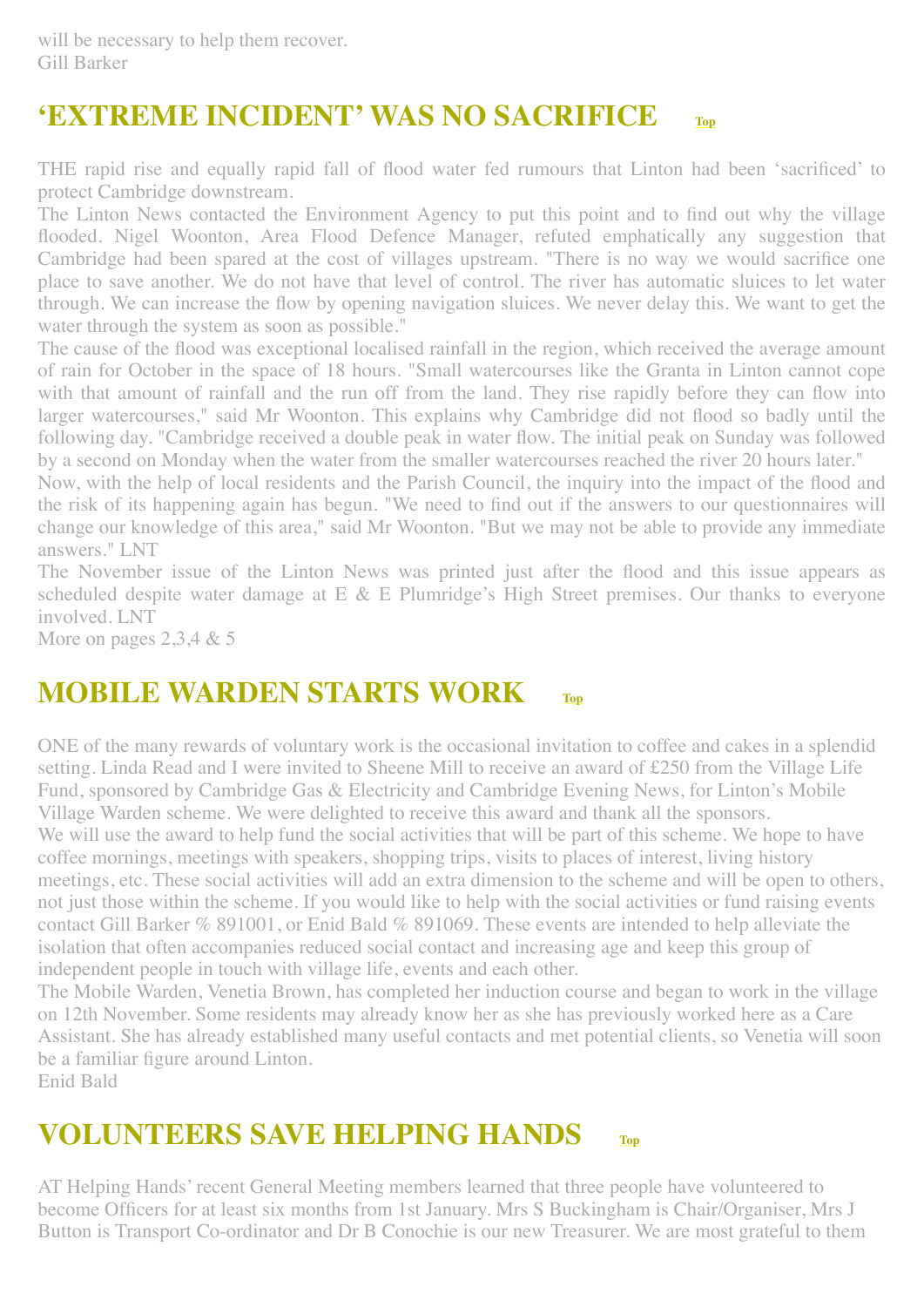for their timely offer of help and should also like to thank the Editor of the Linton News for publishing our appeal in the last issue.

Until 1st January those in need of our services should continue to phone the current numbers. From 1st January, please phone:

1st Mrs J Button Email [decp1@linton-news.com](mailto:decp1@linton-news.com)

2nd Mrs P Turner Email [decp1@linton-news.com](mailto:decp1@linton-news.com)

3rd Mrs P Carver Email [decp1@linton-news.com](mailto:decp1@linton-news.com)

New volunteers will always be welcome. If you can help, please contact Jo Bevin decp1@linton[news.comor Jean Champion decp1@linton-news.com or one of the new officers. Jean Champion.](mailto:decp1@linton-news.com)

#### <span id="page-2-0"></span>**The PARISH COUNCIL Reported by GRAHAM POTTER [Top](#page-0-1)**

AT this month's meetings members of the public queried the Council's spending on a parish plan . All grants in the future will depend on there being a parish plan in place, as proof of community involvement. The danger of increased traffic from the new houses at Chalklands was also discussed.

However, Council was preoccupied with the floods of 21st October, the likely causes and ways to prevent it's happening again. Council was also concerned about ways to get small businesses trading again as the village must not lose any of its remaining shops. Further discussions about warning systems, etc., were deferred until the public meeting in January.

A new notice board has been erected on the grass in front of the Copperfields estate. The replacement clapper stile has been made and is awaiting erection.

Dr Bear reported that the proposed traffic lights for the top of the High Street were now 10th on a priority list so there may be a chance that they will be installed in 2003/4. The District Councillor reported that Council Tax would have to rise more than expected to pay for improved services in the village.

The lack of a police presence in the village was noted and increased policing requested. Although planning permission has been given for the installation of security fencing at the Infants' school, obstacles still remain over its erection.

#### <span id="page-2-1"></span>**BOWLERS LOSE A FRIEND**

NO need to elaborate on the dire state of the green, you will have seen the devastation resulting from the flood. The remedial work required is a matter between the Parish Council and the insurers. The pavilion is similarly affected.

The Christmas Party will be held at 7.30pm on Friday 7th December in the Social Centre. If you offered to assist with refreshments, please get in touch with Betty Meeks.

To end on a sad note, Albert Morley, a founder, died on 14th November. Alby was a stalwart of the club. He was my assistant greenkeeper and did so much work for the club, as did we all in those early days. We shall miss him.

Arthur Gore

# <span id="page-2-2"></span>**RAIN WILL NOT STOP PLAY**

LINTON Village Cricket Club will hold their Annual General Meeting at 8pm on 10th December in the Social Centre.

Despite having lost all the kit in the flood on 21st October (it will cost about £1,400 to replace) the club still hope to continue to run two teams on Saturdays and an under-15 team in the 2002 season. For further information contact John Richardson(editor)

John Richardson

# <span id="page-2-3"></span>**SWEET SUCCESS [Top](#page-0-1)**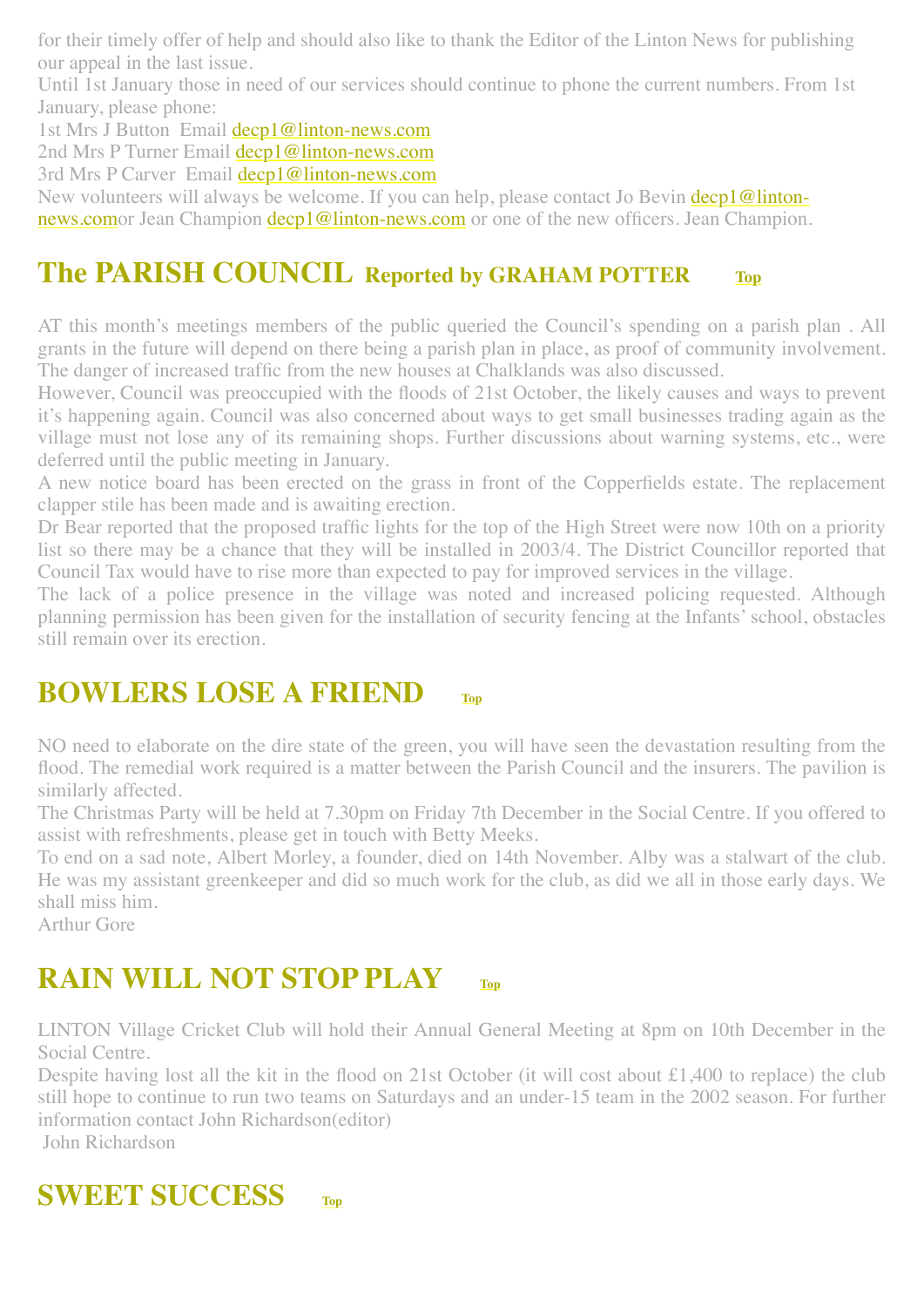THE Linton & District Committee of the NSPCC want to thank everyone who made cakes and preserves for the NSPCC Duxford Christmas Fair on November 13th. We made £1,277 on our cake stall and the whole fair raised about £50,000. Susan Anderson

#### <span id="page-3-1"></span>**KNITTING FRIENDSHIPS**

THE Co-workers of Mother Teresa wish to thank everyone who has contributed to their work in recent months. Clothing, soft toys and toiletries have been donated to Swaile Humanitarian Aid, for distribution among the poor and suffering people of Croatia and the Ukraine. A special collection by the Catholic congregations at Linton and St Philip Howard, Cherry Hinton, raised additional funds for medicines and food.

A cheque has also been sent to Mother Teresa's Sisters of Charity in London, for their work among the poor and homeless in this country.

Very special thanks are due to Linton Brownies and all who contributed small gifts to fill their 84 shoe boxes, which will go to the Ukraine in January, in time for the Orthodox Christmas celebrations.

The Co-Workers of Mother Teresa meet fortnightly on Wednesdays, from 2-4pm at the Chalklands Community Room. New knitters are most welcome. Wool and needles provided!

Joy Button

#### <span id="page-3-0"></span>**A LOT OF NOISE, A LOT OF MONEY [Top](#page-0-1)**

THE 2001 Linton fireworks display turned out to be a record breaker on two counts: it was attended by almost 4,700 people and raised a final profit of around £7,350. The profits are split equally between the three Linton schools, which means each school will benefit by around £2,450.

Over the past twelve years we have raised a staggering £56,400 to benefit local schools. This year we were very kindly supported again by Camgrain who have donated £5,000 since 1996. In addition to the funds raised for the Linton schools, a total sum of over £4,000 has been distributed to other local community groups.

I have been proud to chair such an enthusiastic and extremely hard-working group and I would like formally to thank them all. I would also like to thank the local Fire Service, the ATC, and the villagers who turned up to help over the weekend. It was a delight to see so many of you on Saturday afternoon and Sunday morning.

The one disappointment, if any, was poor support of the guy competition, although this isn't to detract from the excellent standard of the entries received. The competition was won by Chloe and Sam Drew, with Laura and David Stock second, and Papi and Poppie Chamberlain third.

The committee will begin planning for 2002 in March. If you are interested in joining the most enjoyable committee in Linton, contact me on email at **[alanking1@tinyonline.co.uk](mailto:alanking1@tinyonline.co.uk).** Alan King

#### <span id="page-3-2"></span>**TRAIN AND VOLUNTEER [Top](#page-0-1)**

A SIX-week training course for volunteers to help the hearing impaired starts on 10th January 2002. CAMTAD, Cambridge Campaign for tackling acquired deafness, runs hearing help sessions where volunteers clear, check and re-tube NHS hearing aids and advise on regular maintenance and best listening conditions. We also loan out equipment, including hearing doorbells, telephone, television and household alarms.

We are a small charity with limited means and depend on our volunteers to exist. If you would like further information, please phone Sue Hempstead 01223 460616.

Training is compulsory for our volunteers but there is no obligation to volunteer at the end of the course. Most of our volunteers help at our monthly sessions. Sue Hempstead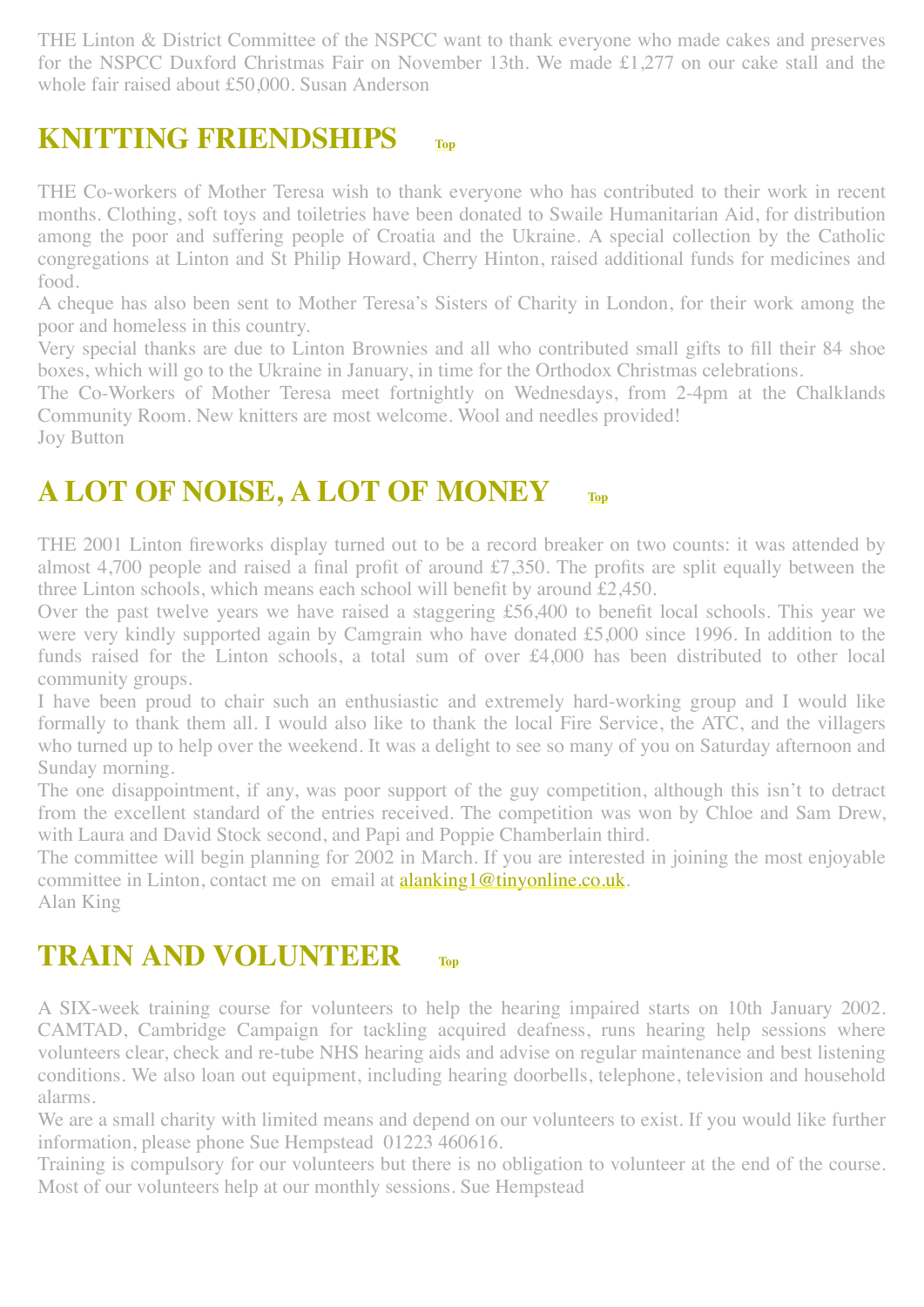# **K-CLUB WINNERS [Top](#page-0-1)**

THE result of the K-Club November monthly draw: 1st (£50) Mrs A Bradley (No. 090); 2nd (£25) Carol Ketteridge (No. 174); 3rd (£10) James Bohanna (No. 115).

#### <span id="page-4-0"></span>**CHRISTINGLE SERVICE [Top](#page-0-1)**

THE annual Christingle Service will be held at St Mary's at 3pm on Sunday 9th December. All children and parents are welcome to attend. Wrapped Christmas presents for the Women's Refuge would be welcome, and please bring your Children's Society boxes to this service. The counting date will be Wednesday 12th December at 38 Symond's Lane. If you cannot bring your box to the church, please contact the Secretary, Janet Annett, % 891416. Janet Annett

# <span id="page-4-1"></span>**AZTECS MEET ELVIS [Top](#page-0-1)**

AZTECS Junior Football Club are holding a dance at 8pm on New Years Eve at Linton Village College. There will be an Elvis Spectacular, featuring Ted Trimble, music by Snowy's Disco and a full Bar and Buffet. Call Peter Belsom for reservations% 891273. Max Penfold

## <span id="page-4-2"></span>**A BRIEF HISTORY [Top](#page-0-1)**

AT the meeting of the Historical Society on 20th November, Michael Gates showed members a fascinating compilation of films from The East Anglian Film Archive made during the Second World War. The next meeting is on 18th December, and Garth Collard will talk on 'Life in the Workhouse'. There will be Christmas wine and nibbles. All are welcome. Joan Pearman

A full version of this report can be found on the Linton News website. Not yet available

## <span id="page-4-3"></span>**PROJECTS AND POSIES [Top](#page-0-1)**

THERE were approximately 40 members and one guest at November's meeting of Linton WI. Birthday posies were made and distributed by Brenda Smith. The results of the recent questionnaire to members were discussed. There were suggestions for topics for speakers. Some felt the WI should have a higher profile in village matters. Volunteers are needed to set up groups, for example a walking group and a craft group. Forthcoming events include a visit to the Wallace Art Collection in London in February and a week's holiday in Cornwall during April.

The speaker for the evening, John Capes, illustrated his talk on Cambridgeshire with excellent slides, many of which he had taken on walks (he is a member of the Ramblers). The talk ended with a quiz, when members had to identify several locations from slides. The winners were Anne Parry-Smith and Margaret Anderson. The vote of thanks was given by Clare Neville. The evening ended with a raffle.

Reports were received on the recent Autumn Council Meeting and the group meeting at Hildersham. Several members reported that they had participated in enjoyable visits to Bletchley Park and to Denman College. Vera Weatherley was the runner-up in a recent county quiz.

The next meeting is at 7.30pm on Tuesday, 4th December at the Social Centre. The speaker will be Louise Reed. Her talk is entitled "I love Christmas, but is it possible to survive it?" All are welcome. **Anne Parry-Smith**

## <span id="page-4-4"></span>**MORE BEATING ABOUT MR BUSH [Top](#page-0-1)**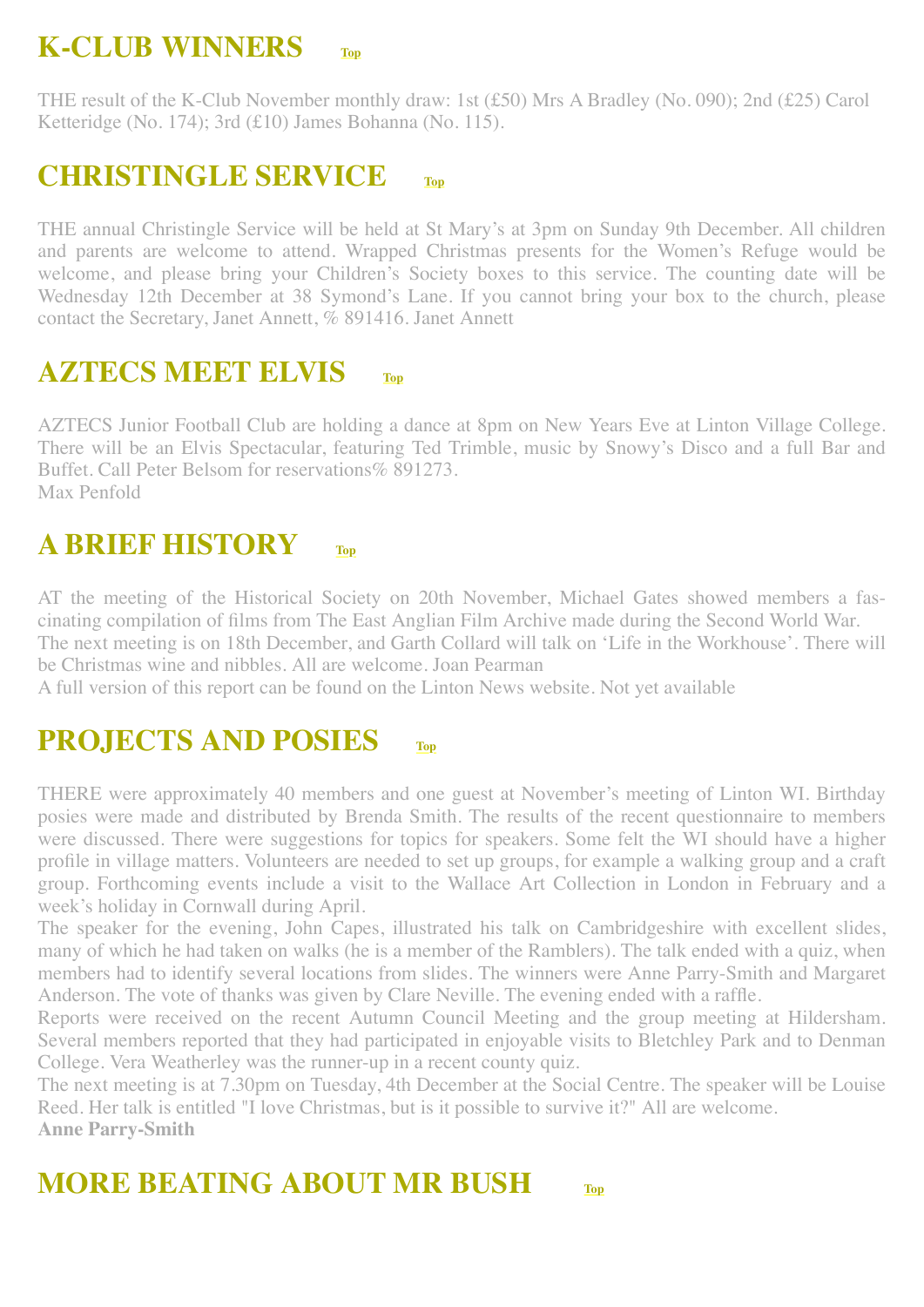#### Dear Editor

Your response to the letter in October's issue about Mr Bush, I found patronising. While seeming to defend a person's right for freedom of speech, you made your opinions very clear in your bias towards Mr Bush. My understanding of the responsibility for this kind of editorial is to maintain complete impartiality. It seems to me that unless contributors to this paper conform to your opinion they run the risk of condemnation.

Linton Village College has an excellent reputation and Mr Bush clearly has made a major contribution to education in the village. That does not mean however that every view held by him cannot be challenged. Both the editorial team and majority of contributors appear to take it as a personal insult if anyone has the audacity to put an alternative view forward. The Linton News is a village newsletter not a political platform. Let everyone be heard, anonymous or not.

On a final note Mr Bush defends his opinions and the airing of them. Perhaps, due to the position he holds, his writing should be objective rather than subjective. I believe a balanced view is always good. After all isn't teaching about imparting information in a truthful and balanced way? Surely what is done with that information is then up to the individual.

Lorraine Ketland

Dear Editor

I, too, want to thank Clive Bush for his "telegrams", which always reveal first-hand knowledge of the problems of education, especially in our area, and a very deep concern for the children in his care, whom he and his staff serve so devotedly, as do the staff of the other two schools their younger intake.

Your anonymous correspondent's apparent view is that education is quite divorced from local and national politics. I am sure that the Education Secretary and the Chancellor of the Exchequer will be able to enlighten him/her on receipt of a (signed!) letter asking for information.

Anna Newton

#### <span id="page-5-0"></span>**WATCH THIS SPACE [Top](#page-0-1)**

Dear Editor

The bottom greens at the entrance to Chalklands, the banks above them and the small green in front of the bungalows on the left as you enter the estate have been planted with over a thousand daffodil, narcissus and crocus bulbs and all being well, should be a lovely sight in the spring.

The majority of Chalklands gave generously in a house to house collection made in late summer, the District Council kindly matched the amount raised and the bulbs were ordered from Linton Village College, thus helping their funds too. There were also some gifts of bulbs which were very much appreciated.

The bulbs were planted by volunteers on 18th, 19th and 20th October and we are all most grateful to Mr Halls, headmaster of Linton Heights, and Mrs L Robinson, who brought six children who also live in Chalklands from the school, to help plant on Thursday 18th.

Perhaps next year we may be able to plant more around the estate and maybe encourage other areas of Linton to do the same!

Mrs C M Fisher

#### <span id="page-5-1"></span>**NICE BATH? [Top](#page-0-1)**

Dear Editor

Someone recently ordered items from the Body Shop Direct catalogue–Spirit of Moonflower Bath Fizzes, Sensual Bath Crystals, Almond Fizzy Bath Sugar–but did not put his/her name or address on the order form. If they phone me on % 893125 I will process the order. Angela Reilly

## <span id="page-5-2"></span>**FLOODING: WILL WE BE WARNED? [Top](#page-0-1)**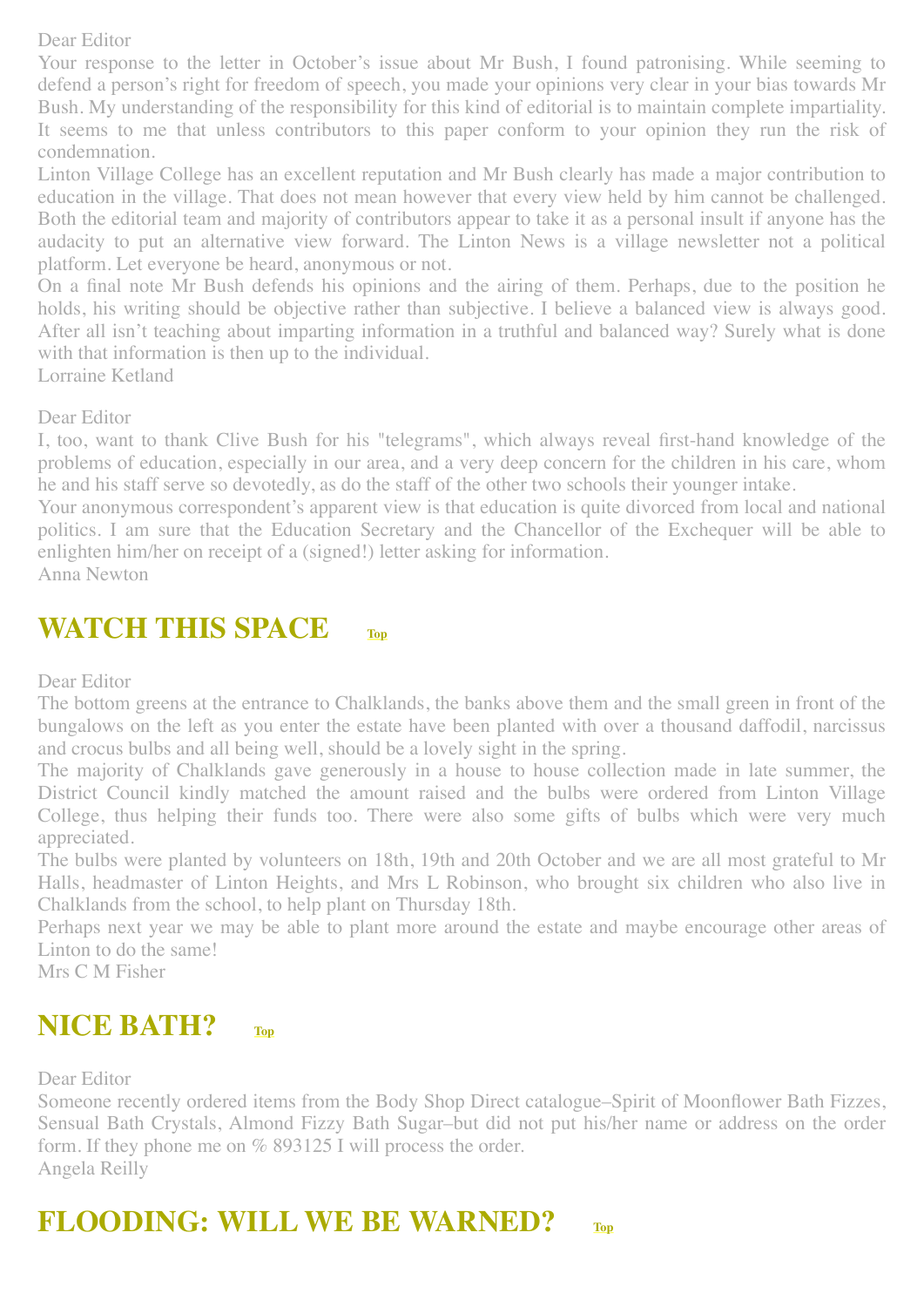#### Dear Editor

Having only just finished creating the gallery in the High Street I am rather disheartened to find months of hard work washed away in the recent flood. I was told so many times (against my better judgement) that this would never happen again. My heart goes out to all those who have suffered due to the flooding. Had I just 20 minutes more warning I could have sealed my doors and airbricks with mastic. As it was on viewing the river rising more rapidly than normal my swift phone call to my business partner, who was in the gallery at the time, ensured we saved at least all our clients' work. My thanks goes out to fellow artist Sara Abbott who was there like an angel working with us to save the paintings until we were waist deep in water.

When the renovations are complete I shall be installing another camera at the gallery linked to my home computer, but at least for now let us have a simple water depth sensor on the river by the bridge linked to a siren and the river deeply dredged and correctly banked.

Some people have told me that the rainfall we had was exceptional. This may be so although my gut feeling is that Linton is exceptional too and some poor, misguided expert will come along with a colourful generalised computer model, try to convince us that a flood is unlikely to happen again in our lifetime and tell us all to go home and sleep easy – except those of us who know better!

Darryl Nantais

[nantais@arts46.freeserve.co.uk](mailto:nantais@arts46.freeserve.co.uk)

## <span id="page-6-0"></span>**TRADERS WILL NEED OUR SUPPORT [Top](#page-0-1)**

Dear Editor

For those of us who watched the drama of the Granta engulfing parts of Linton on Sunday 21st October it was a humbling experience and one we shall not forget. The force of the water and the speed with which it rose were amazing.

The scenes have provided dramatic photographs and tales to be told and re-told. But for some of our community it was particularly awesome – it was their homes and shops which were swamped by the wall of cold, muddy water, containing goodness knows what.

Seeing the trail of damage on Monday morning was heart-breaking – trade wrecked and so many personal treasures broken, coated in mud or lost.

Residents, shopkeepers and publicans have displayed staggering fortitude but behind this must lie a sense of loss that we can do little to alleviate. Most have got to leave their homes for many weeks whilst they are dried and repaired, so don't let us forget some friendly words of encouragement for those who have been hit so hard.

Most importantly let us show our loyalty to the shopkeepers and publicans and when they are able to reopen, support them with our trade. Without them the village will lose its heart and be an infinitely poorer place

Clare Neville

#### <span id="page-6-1"></span>**VILLAGE IS NOT ON FLOOD ALERT LIST [Top](#page-0-1)**

#### Dear Editor

I recently received the autumn edition of *South Cambs. Magazine* and on page 10 I found "Flood Alert" and read that: "If you live in a flood area you can be put onto a phone mailing list. If there is a flood warning or alert issued for your area you will be called with a warning message day or night."

I rang straight away and asked to have our number added to those on the automatic warning system. The young lady at the Environment Agency took all the details and then I asked, as a matter of interest, at what time the warning was rung through on Sunday 21st October? She was so sorry she couldn't tell me but would ask someone to ring me back.

Thank goodness I did press for this little snippet of information! When a nice young man rang me, he said that no one in Linton had been rung with a warning. Linton wasn't in one of the districts covered by the flood warning system and the nice young lady would have to take our number off the list!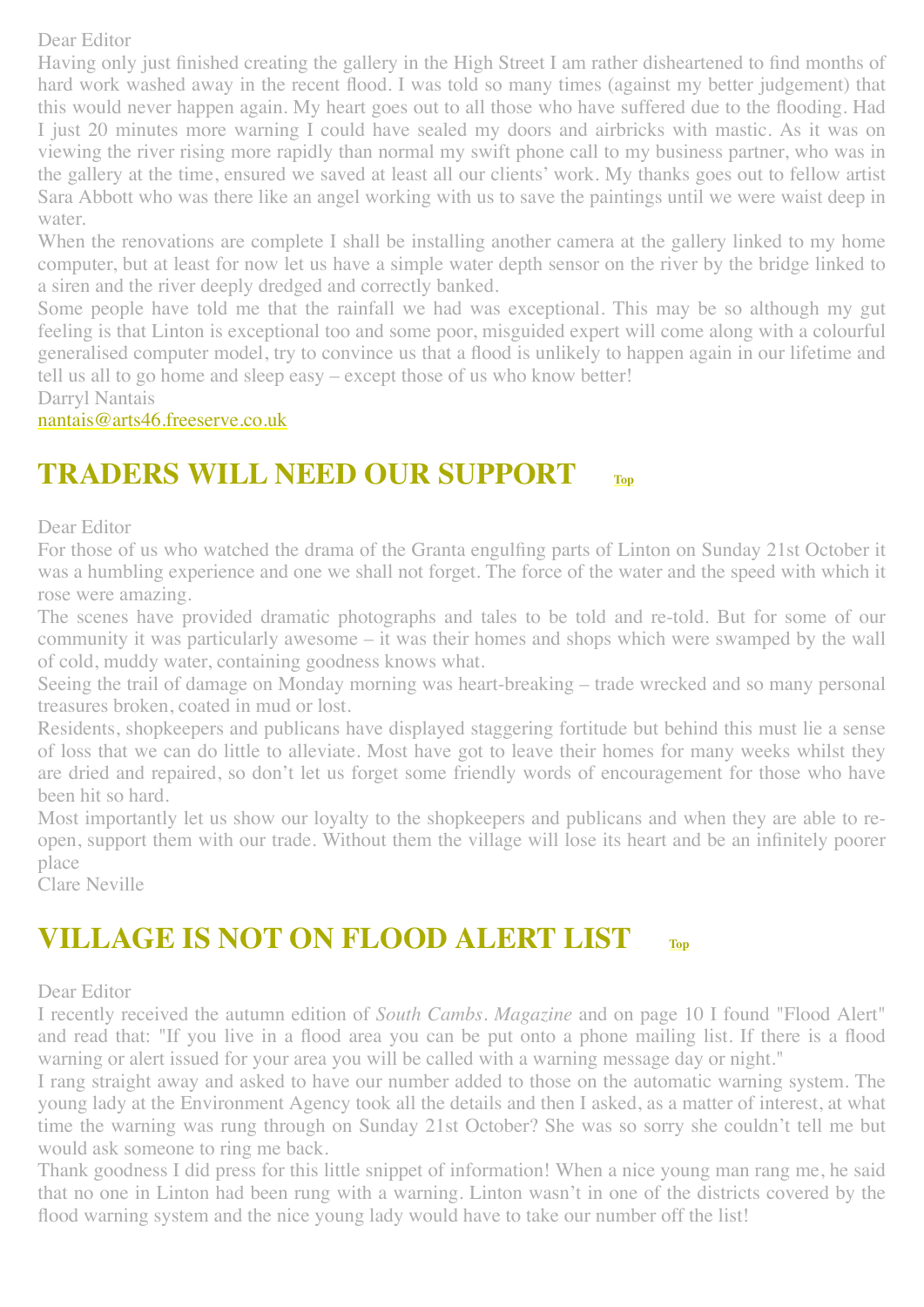The river runs through the very heart of this village, which has been seriously flooded in the past, but would you believe it, our gauging station only measures low water flows and was completely submerged during this last flood and incapable of recording anything. Just as well someone had the sense to use a tape measure after these latest floods re-ceded and record the height of the water – 9 feet above normal level! Perhaps there is some devious purpose behind the South Cambs. advice; perhaps they hope if there are enough callers requesting this service from Floodline then the Environment Agency will do something about providing it. A little warning time would have been a huge help to all those who were flooded. Judy Rossiter

Springfield House Horn Lane

# **OUR THANKS**

Dear Editor

My wife and I wish to thank most sincerely all the residents of Linton Heights who showed such concern when our pet African Grey parrot escaped from our home last month.

After two anxious nights an eagle-eyed resident of Granta Vale spotted our parrot when he landed in her garden.

We have a calendar at home containing Biblical Texts and the text for Tuesday read, 'Behold, the Lord has done great things'.

Mr and Mrs D Rose

**Dear Editor**

**On behalf of St Mary's Parochial Church Council I would like to offer our heartfelt thanks to all those people in Linton who came to the church to help during and in the aftermath of the flood. Without their help and touching kindness the church would not have been 'back in business' within three weeks.**

**Margaret J Cox**

Dear Editor

Following my recent admission to hospital, I wish to thank all the neighbours and friends for their kind support, offers of help and good wishes during my stay.

The treatment I received at Addenbrookes Hospital was excellent and deserves much praise. We are indeed fortunate to have such a good hospital close at hand.

Frank Sweeting

Symonds Lane

#### <span id="page-7-0"></span>**IN OUR THOUGHTS [Top](#page-0-1)**

**Dear Editor**

**As one who was until recently heavily involved with Linton I was more than casually interested to see the flood pictures on your website.**

**Please remind all the people of Linton that we thought of them and prayed for them, when we heard of the floods.**

**Mind you, I remember when everyone was complaining that the river was dry!**

**Rev. A Armstrong**

**Mansfield, Notts.**

#### <span id="page-7-1"></span>**FOR THE RECORD [Top](#page-0-1)**

Dear Editor The Parish Council report in the November issue incorrectly stated that the Infants' School had reached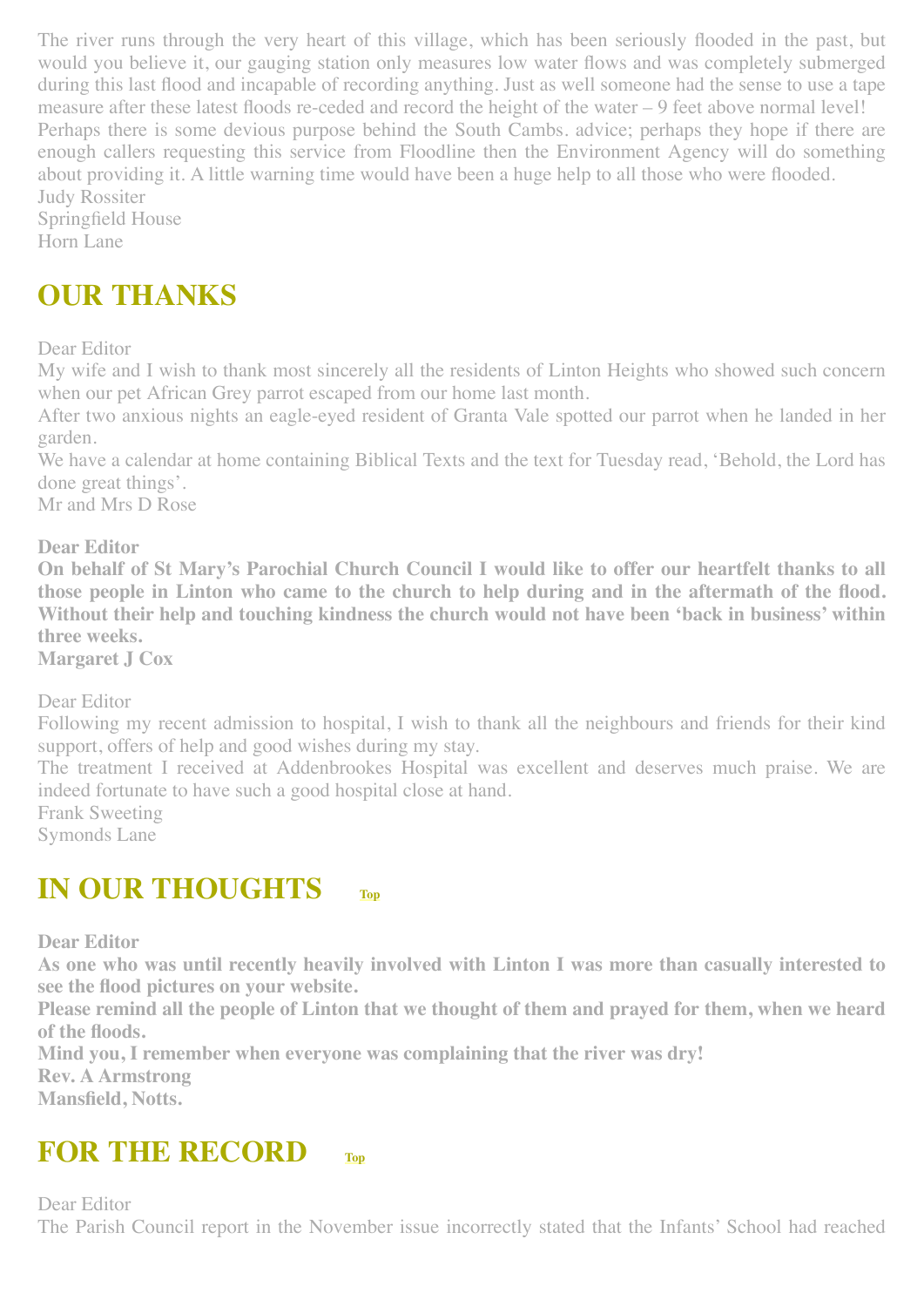maximum numbers. Year 2 is indeed full at 60 children, but we should welcome any additional children for year 1 and reception.

The report also mentioned ISA status. ISA stands for international school award. The award has been given for three years and recognises the activities undertaken across the curriculum to make the children more aware of other countries and cultures.

An international week is planned for next summer and the school staff would like to hear from anyone who would be able to talk to the children about specific countries and customs.

Sue Mudge

Chair of Governors

[Top](#page-0-1)

#### **MORE FLOODS**



Photographs: Julian's Photography

# <span id="page-8-0"></span>**HEALTH CENTRE: 'WE NEED YOUR PATIENCE AND UNDERSTANDING' [Top](#page-0-1)**

THE closure of the village pharmacy has caused much disruption to Linton residents and I would like to take this opportunity to explain why the Health Centre cannot dispense for Linton patients. Firstly, I should point out that the chemist is contracted by the health authority to supply pharmaceutical services to the village. Any complaints regarding service provision should really be directed to the Cambridge Health Authority and not to the health centre.

General practitioners are only allowed to dispense for patients who live more than a mile from their nearest chemist. For us, this means that we can only dispense for those patients who live in the villages outside Linton. Due to the special circumstances, the health authority has granted us permission to dispense for Linton patients who are housebound and for those who genuinely cannot get their prescriptions filled by any other means. It has not granted permission for us to dispense for all patients as the licence is still held by the village pharmacist.

Even if the health authority granted us permission to dispense for all Linton patients, we could not do so. Our dispensary is designed and staffed to dispense for about 7,000 patients, not 11,000. We would need additional staff and stock and we would also have problems with secure storage space. With planning,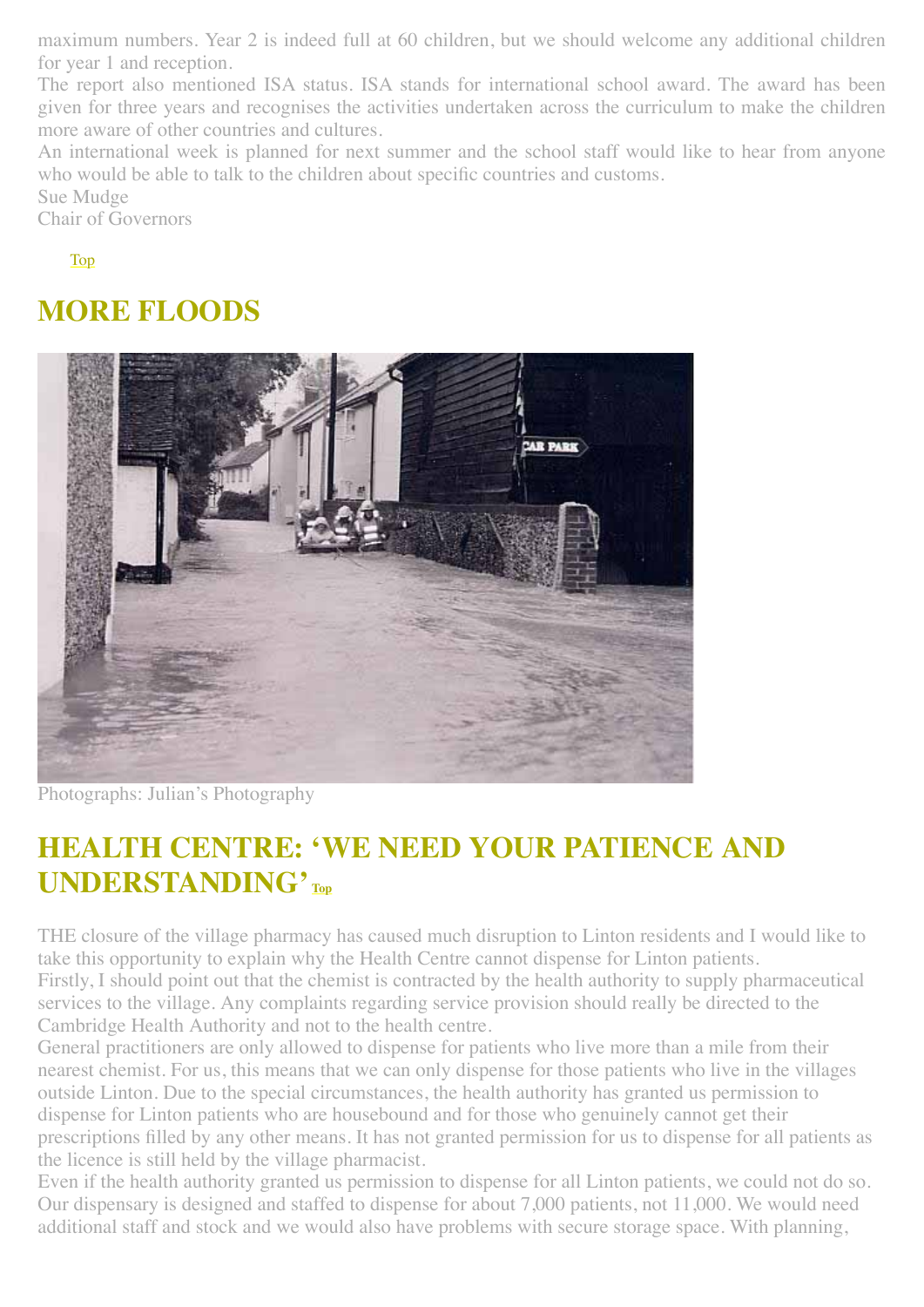these difficulties could be overcome but it is impractical to expect any business to increase its output by 50% overnight.

The chemist is in an impossible position and our sympathies are with her as she struggles to rebuild her business. Our dispensing staff are doing their best to help those in real need and we must ask for the understanding of our Linton patients when we ask them to take their prescriptions to another chemist. Sheila Griffiths

Practice Manager

# <span id="page-9-0"></span>**PHARMACY: 'WE TRIED TO CARRY ON BUT IT WAS NOT POSSIBLE' [Top](#page-0-1)**

ALTHOUGH her premises were devastated and stock destroyed in last month's flood, village pharmacist Deepa Bhachoo was determined to fulfil her commitment to customers and undertook to deal with all repeat prescriptions within days of the flood. Unfortunately, the task was overwhelming and the experiment could not be repeated.

"It took us 25 hours to deliver the prescriptions; without our computerised records I could not check whether everything had been supplied as required and we spent a lot of time and a great deal of money." Regrettably there was no funding for this within either the Health Authority or Primary Care Trust budgets and the pharmacist had to withdraw this service as it was being run at a loss.

Mr and Mrs Bhachoo have had many sleepless nights and exhausting days looking for ways to continue their business while repair work is done to the pharmacy. "We even considered buying another place but when we calculated the cost of fitting up other premises as a pharmacy it was clear that we might just as well wait until our own shop could be occupied again."

The pharmacy is unlikely to be open until after the New Year. The Bhachoos will take the opportunity to redecorate and redesign the shop and will take their first holiday for over five years. Sally Simmons

# <span id="page-9-1"></span>**GIFT SHOP: 'SIREN WOULD HAVE SAVED A LOT FOR US' [Top](#page-0-1)**

BRIAN Pettit, who runs the jewellery repair business and gift shop, Small Gifts, is saddened and out of pocket after the sudden and unexpected flood.

All his shop stock from below the water level has been lost and many expensive tools, including a binocular microscope, are now worthless.

Old watch spares dating back to the 1800s (when watches were often driven by miniature steel chains) and thousands of parts for more modern watches were also ruined.

He would like to say how much he appreciated the help and encouragement given by several good friends immediately after the water subsided.

Mr Pettit had visited the shop in the morning and thought it would be safe but had not anticipated the sudden rise in the level of the water.

He said: "I think a siren system would have saved a lot of stock and belongings for everyone. It would have saved me thousands.

The shop is open for business but it will be months before things are back to normal, as plastering and redecorating will have to take place when the property has dried out.

# <span id="page-9-2"></span>**ELECTRICAL SHOP: 'THERE'S NO ESCAPE IN OUR HOME OR BUSINESS' [Top](#page-0-1)**

J C Tournant & Sons, the electrical shop and repair business in the High Street, was one of the many homes and businesses affected. It is in fact both a business and a home, so we see both sides of the problem.

John and Lorna Tournant are unable to escape from the mess that has been made of their home by going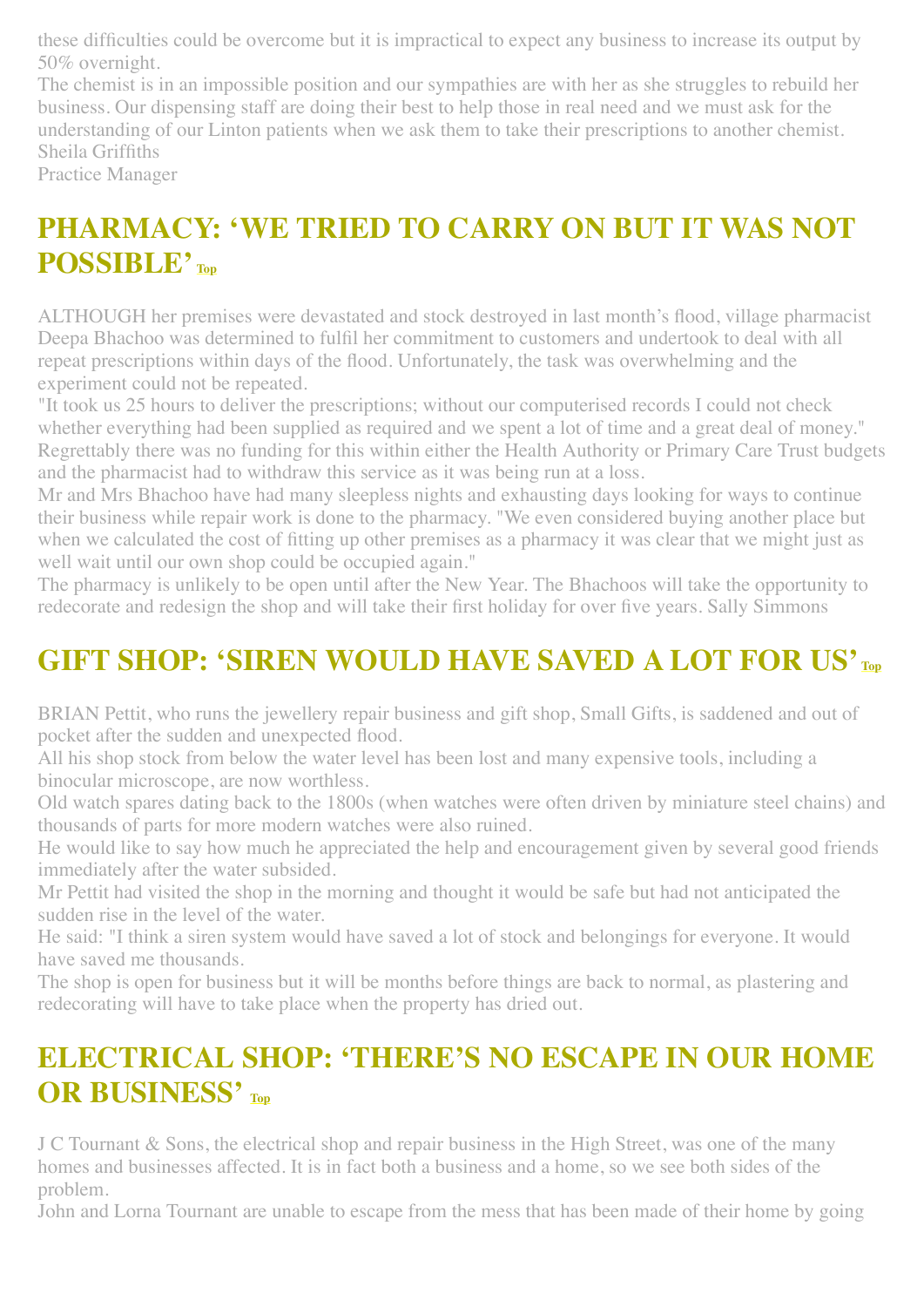out to work, and unable to escape the problems of a flooded business by relaxing at home.

On the Monday following the floods, this part of the High Street was buzzing with activity, people all along the street were throwing out carpets and fittings, every so often we would all congregate outside our devastated homes and businesses to try to look at the lighter side of events. Everyone was supportive and there were many offers of help from those not directly affected.

There is a lot of work to be done, and although it all seemed very slow to begin with, there is now much activity – plaster and wallpaper to come off, floorboards to be lifted, kitchen cabinets to be discarded and the constant drone of the de-humidifiers.

Following this period of activity we have to expect a quiet time to allow the buildings to dry, then more activity to reinstate the shop fittings and replace all the stock that was destroyed by the water. The electrical shop will be back in business early in the New Year: please watch the shop window for

news nearer the time.

In the meantime we would like to apologise for any inconvenience to our customers and hope you will all be patient and understanding. A big thank you for all the kind help and support from customers and friends alike.

The Tournant family

#### [Top](#page-0-1)

# <span id="page-10-0"></span>**DOG & DUCK: 'WE LOST EVERYTHING. WE ARE SHOCKED AND ANGRY'** [Top](#page-0-1)



Photographs: , Small Gifts and the Darryl Nantais Gallery

WHEN Tracy Harrison and Bob Hackett decided to buy the Dog and Duck last January they had made extensive inquiries and were told quite definitely that the property would not flood.

How wrong this prediction turned out to be on 21st October when the flood water which engulfed the pub caused the loss, through contamination, of everything connected with the business.

As the water invaded the premises customers were still eating but it soon became obvious that lunch would have to be abandoned as friends and clients helped to carry as much as they could upstairs.

Eventually the last six people, who were by then thigh-deep in water, had to escape through a window. Bob had been trying to phone the Environment Agency since 11am that morning but he was given no help at all, with the contact not even knowing where Linton was situated.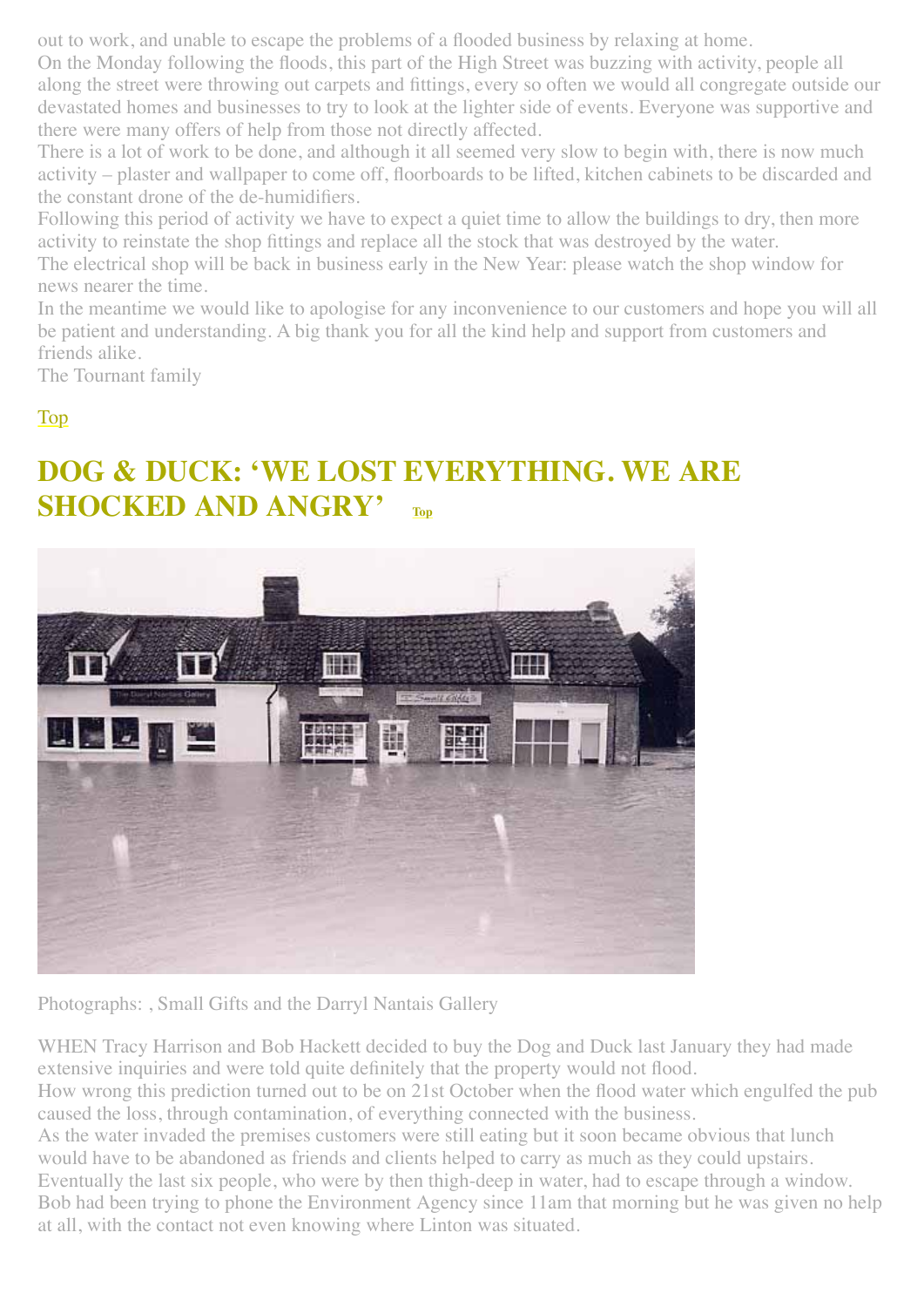In fact, Bob describes the whole episode as a fiasco and said that they received no support or advice from councils or utilities.

"At first we thought the flood was a natural disaster," said Tracy, "but sometime during the night the water disappeared with such speed and force that we are left wondering how this could have happened. "By Monday morning there was hardly any water in the road outside."

Bob and Tracy are left angry and shocked and although they are sure they will 'stay afloat' they are concerned for their future trade, as it will be some time before they can re-open for business.

"Apart from the support of our friends and customers and the offers of practical help we have received, the only good thing to come out of this situation is the opportunity to redecorate the pub in the style we have always wanted," said Tracy.

"At the very least an electronically controlled siren is needed so that people would have the warning they need in the future."

# <span id="page-11-0"></span>**GALLERY: 'INSURANCE WILL NOT COVER LOSS' [Top](#page-0-1)**

"A TRAUMATIC experience" is how local artist Darryl Nantais described October's flood and although his new High Street gallery will survive he still has bad days during the clearing-up operation and seemingly endless problems sorting out the insurance claim.

The entire ground floor of his gallery was flooded to a depth of between three and four feet and although he managed to save all of his clients' work, some of his own paintings were damaged, and cannot be restored. He stayed in the shop until foul water reached his waist and he was forced to leave because of the health risk.

After drying out, the ground floor walls will need to be re-plastered to their full height. Because the nature of his business is preserving art, he cannot afford to risk the possibility of damp permeating the pictures which will be re-hung.

Darryl is hoping to re-open the gallery at the end of January but three months' loss of trade as well as the likelihood of rising insurance premiums are a big worry.

In the meantime he is grateful for the offer of a complete wall at the Village College to hang his paintings. He said: "My main concern is that people are protected in the future. A siren would be a start and as insurance will not entirely cover people's losses, perhaps there should be a fund to help those affected by disasters like this. The enforced withdrawal of services which local businesses provide for the community results in a loss for everyone in the village."

## **HOME: 'WE'LL SPEND WINTER IN A MOBILE HOME IN THE GARDEN' [Top](#page-0-1)**

THE only people braving it out in Meadow Lane after the flood are Andrew and Janet Williams and their daughter Hannah who have been forced to live in a mobile home craned into their back garden, because no rented accommodation is available in or near Linton.

Until this new home arrived on the Friday following the flood, they had camped out on the first floor of their ruined house, which will need plumbing, heating and plaster replaced before the family can consider moving back.

The situation was made worse for the Williamses as they were on holiday at the time, so were unable to move possessions upstairs to safety.

Andrew's parents, who were animal sitting for them, had to be rescued with the dog in a dinghy and they all spent the night at the Social Centre.

The cat, left upstairs for one night, added to the havoc by covering important papers with muddy paw prints.

Andrew said: "Most items can be replaced but we are upset at the loss of personal videos, photos and school reports. They are irreplaceable."

Their lives have changed completely as they have no neighbours and have had to adjust to very cramped conditions after the convenience of a four-bedroomed house.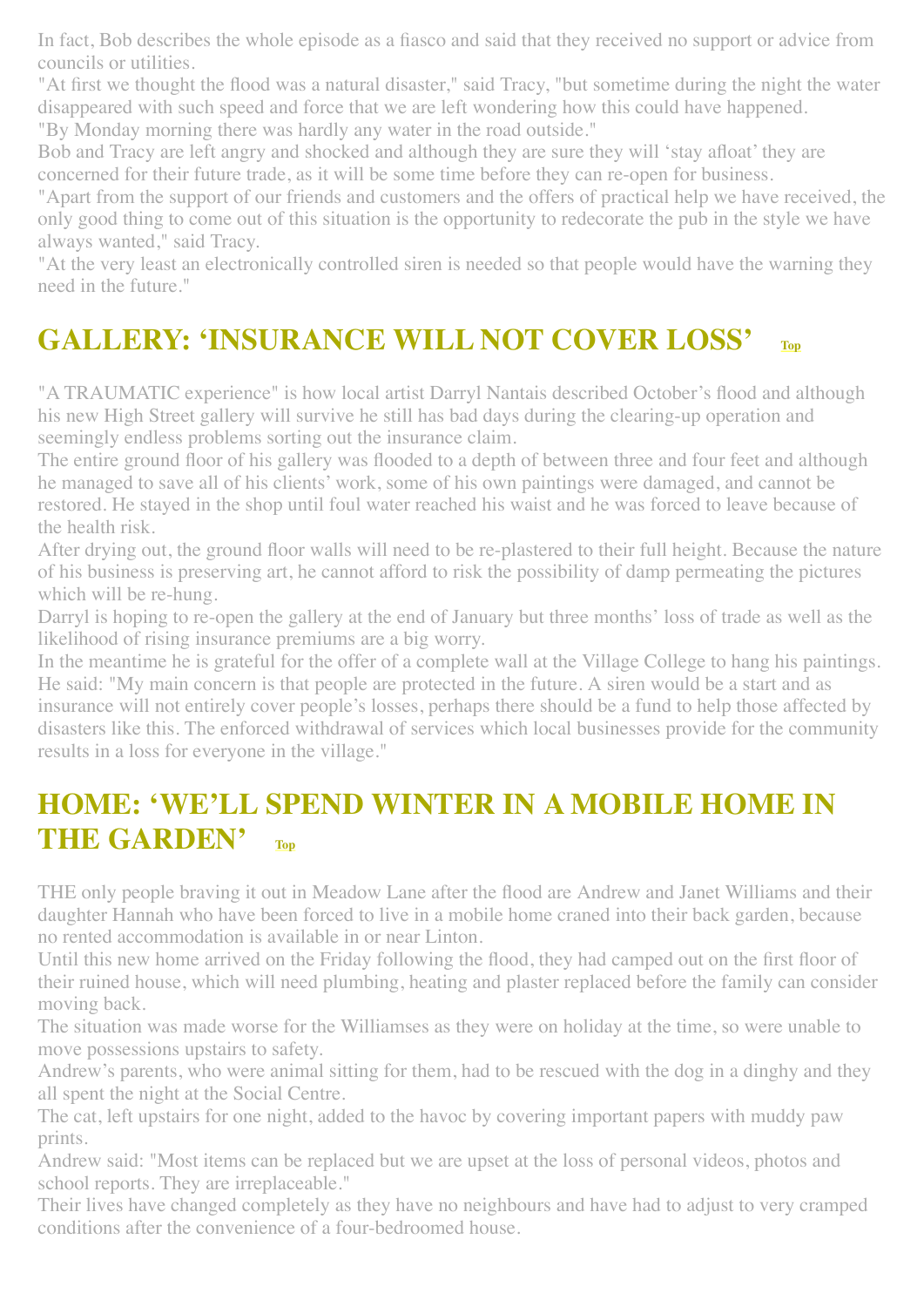During this trying time they have been heartened by the great support received from Clare Neville and would like to pay tribute to her.

In six months' time the house should once again be habitable but the flood could be responsible for its devaluation and inevitably insurance premiums will have risen.

Having lived in Meadow Lane for more than seven years, during which time only once has the river looked threatening, Andrew and Janet were surprised to discover that the new houses in the road were also flooded, even though they had been built on a higher platform as a preventative measure.

Janet said: "We need to know if the cause was just the freak weather or if there was action or inaction which was responsible. Although some sort of warning would be helpful, that will not create the peace of mind that a solution to the problem would give."

# <span id="page-12-0"></span>**THE BUSH TELEGRAPH [Top](#page-0-1)**

LAST month I wrote about our plans to develop a new and innovative way to move the college forward, tapping into the economic success of our region by seeking partners from business who will help the college develop a Government-supported specialism in business and enterprise. Since then a planning team has been appointed and begun work, a special information meeting for parents has taken place and I have held meetings with potential sponsors (we have to raise £50k ourselves to lever £500k from the Government). Responses to our plans have been positive. A number of companies see this development as a real move forward for education. They like the idea of LVC students understanding how they do business and they also like the idea of having their names linked to a flagship enterprise. Some of the developing ideas are very exciting. How many schools would give students the experience of helping to manage their catering or cleaning operations, for example, and how many young people get the chance to help generate small businesses in a challenging country like South Africa?

The Government has recognised that there are some exciting opportunities here and have agreed to loosen the strait-jacket of the National Curriculum for schools which become specialist colleges. The core curriculum will remain but with imaginative timetabling a much wider range of choices will also be on offer. Of course not everyone will end up in business. Public services or academia will still beckon for many students, but it is hard to see how anyone, no matter what their career choice, will fail to benefit from knowing how the world of business works. What of enterprises, in many ways the more important half of the equation? If through this aspect of our work we produce more self-motivated, confident and articulate young people who are able to think laterally, learn independently, solve problems and work with each other, then in my book we have helped them become more enterprising and we have properly educated them as well. Clive Bush, Principal

## <span id="page-12-1"></span>**PRICKLY MEETING** [Top](#page-0-1)

CACTI is a small word which covers an enormous subject of over 1,650 species. Brian Waygood, the former chairman of a local cactus society, has learnt the art of handling without gloves these fearsome spiny plants whose flowers come in every colour but blue. He brought along 300 slides from which he made a selection. We saw minute and huge cacti growing in deserts in many parts of the world, some of which were the candelabra variety familiar from backdrops of old cowboy films. There were also pictures of vast numbers of beautiful cultivated varieties grown in greenhouses for showing at competitions. Mr Waygood has been interested in cacti since 1966 and his talk elicited many questions. It was a pity he had such a small audience to whom he could pass on his enthusiasm.

This month's meeting on 11th December will be an informal evening featuring members' slides accompanied by some festive mulled wine and mince pies. Gloria Fidler

# <span id="page-12-2"></span>LINTON COUNTRY DIARY **by Olwen Williams**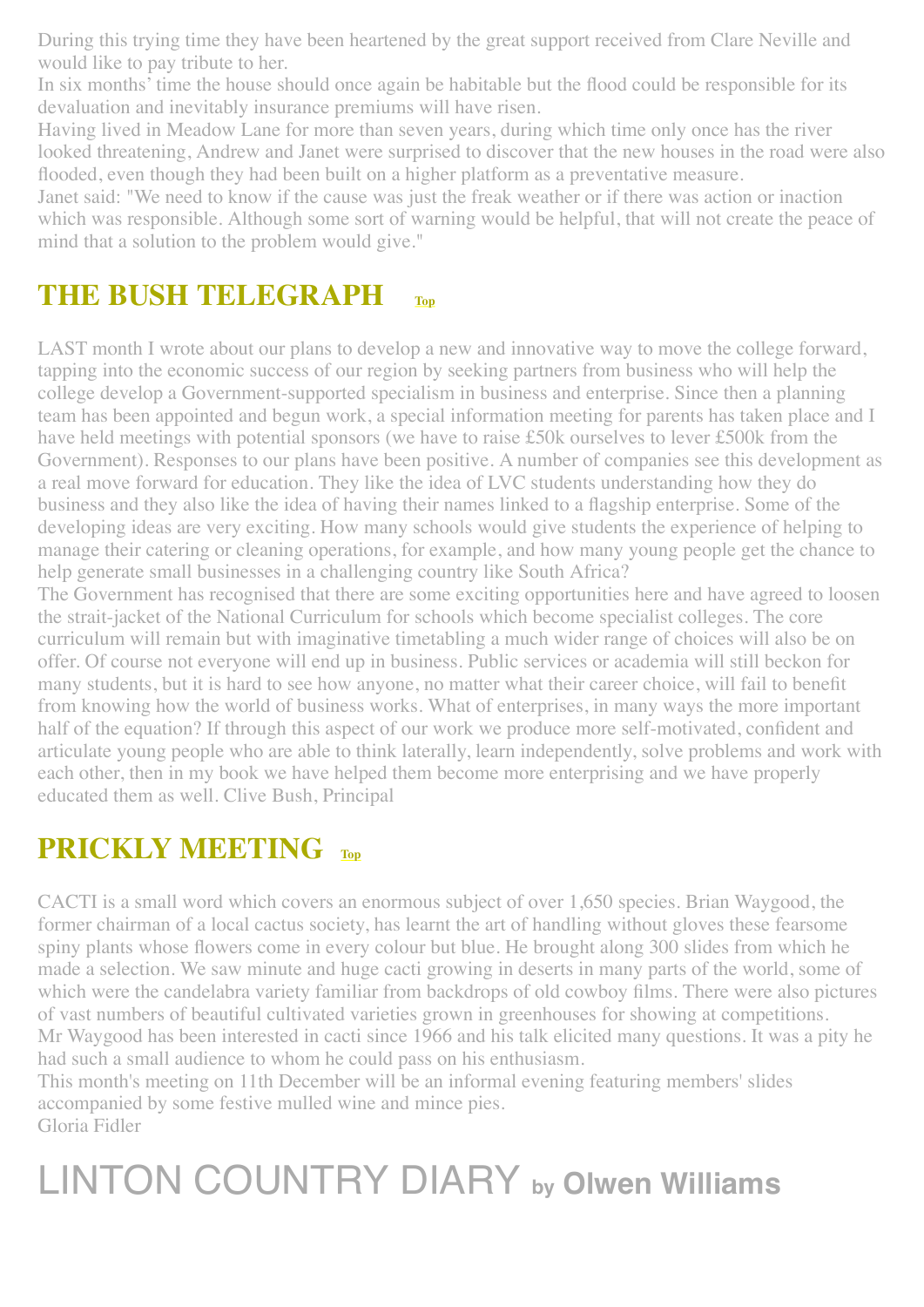#### Sunday 18th November 2001*Illustrated by Maureen Williams Illustrated by Maureen Williams*

YET another record to set be-side many others, in these days of rapid climate change. After a month of mild wet weather, October saw rainfall of 75mm on one day alone, followed by the worst flooding in living memory in Linton and Little Linton. The Hildersham fields flooded over, inundating the village hall approaches and blocking the road. The first ground frost of the year was delayed until 5th November, but since then, leaves have turned into wonderful autumn colours of reds and oranges.

It is another excellent year for fruit of all types: nuts, hips and haws in the hedgerows and also top fruit such as apples. The annual apple day at Cambridge's Botanical Gardens was crowded with folk, anxious to stock up with cider, apple juice and apples in all sorts of wonderful variety, old fashioned types, aromatic and tasty. Some were there just for a day out – this was fortunately a week after the rains! Some brought apples for identification: a team of experts with a table of samples provided answers. Others wanted advice about the best cultivars for a particular spot, or about organic disease control (difficult!). My main excursions for the month have been to the river north of Cottenham, to sample the population of fresh water mussels. Britain has six native species, of which five are found locally in East Anglia. We were in search of the depressed variety ('depressed' as in flattened, not sad), so returned the duck and swan mussels, the tumid and painter's mussels to the river. Although there are still good populations to be found in some parts of the river, there is evidence that a general decline has occurred, possibly due to decline in the fish which act as host to the developing juveniles or to changing river conditions. When I started this diary five years ago, the A11 roadworks had recently been completed. I noted with pleasure the care which had been given and the high survival rate of the small trees through a couple of difficult dry summers. Now, there are the beginnings of a new wood around this junction. What other ecological gains have we seen? Many people now regard their gardens as an important resource for wildlife. Can we count more ponds? Thicker, taller hedgerows? More diversity in farmland? Larger areas of woodland? Less use of pesticides and herbicides? Better care of the SSSIs? I leave my successor and my readers with my best wishes and the hope that Linton and its villages will remain a haven for both people and nature.

# <span id="page-13-0"></span>**MORE PLACES AT GRANTA PLAYGROUP [Top](#page-0-1)**

THE Linton Granta Playgroup is a registered charity, employing seven staff and caring for 36 pre-school children. The dynamic and imaginative team who run the playgroup constantly bring fresh ideas to stimulate the children. They create a caring atmosphere of fun and education where children can learn, play and socialise in a safe environment. The Toddler group caters for children under 2+ and parents or carers stay with their child.

Both groups meet in the Youth Club building at Linton Village College where we are currently working to improve the playgroup decoration and the toilet facilities. There is a garden attached to the building so the children enjoy exercise and fresh air.

We have a new leader, Liz Simpson, and although we have previously been short-staffed, we now have a full team. We are glad to be able to offer Playgroup every weekday. (Toddler groups are on Monday, Tuesday and Thursday.)

We would like to invite any pre-school children to join one of our groups. Please call Sue Roke for details Linda Richardson

# <span id="page-13-1"></span>**WANT TO BE ACE PARENTS?**

BRINGING up children is the most exhausting, nerve-wracking, heartbreaking and absorbing job you will